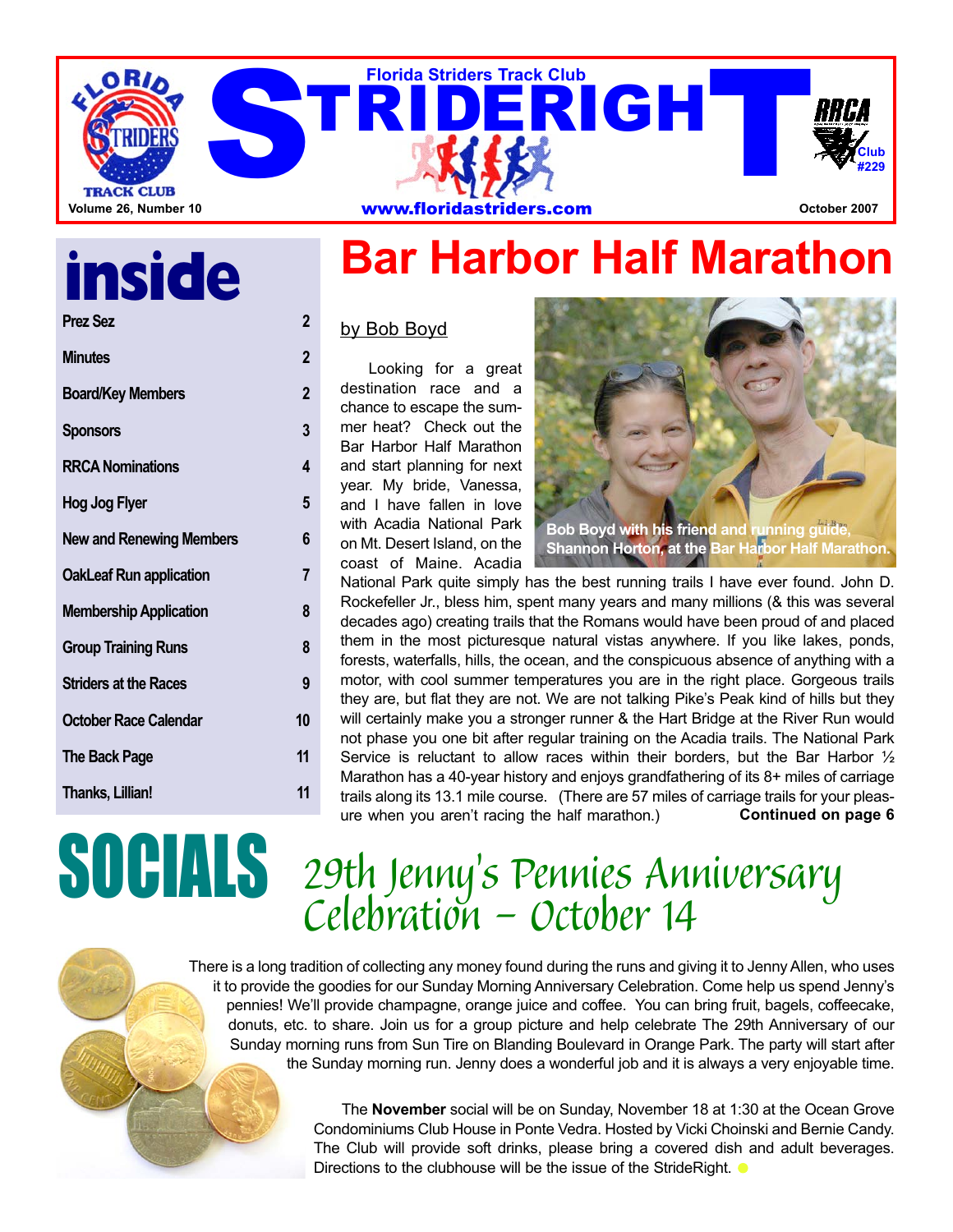

*By Dave Bokros Prez Sez Prez Sez*

Being on the injured reserve list has made me realize how much I enjoy running. The gym and the pool may have their allure (neither of which I am feeling, by the way).

But the simple act of putting on your shoes and running out the door is the simplest pleasure!

I broke my foot, so I will recover. For those of you that are always chasing that next marathon, or pushing yourself for extra miles during the week, just remember to stay healthy! Listen to your body. Know the difference between pain and discomfort. Distance running has a lot to do with tolerating discomfort. But if you are regularly experiencing pain, that is something else, entirely. See a doctor. Get regular physicals. Stay healthy. Don't put something off for fear the doctor may tell you not to run anymore, because, if you put it off long enough, that's exactly what the doctor will say!

Whoever you are, we enjoy your company at the races too much to lose you to something preventable!

See you on the road- eventually!  $\bullet$ 

## **Board of Directors' Minutes 9/11/2007**

The meeting was called to order by Dave Bokros at 7:08p.m. Directors present were Dave Bokros, Vicky Connell, Mike Ford, Gary Hallett, Glenn Hanna, Kellie Howard, Kim Lundy, Keith Poythress, Mike Mayse, John Metzgar, Denise Metzgar, John Steinburg, Mary Steinburg, James Vavrina, and Kay Womack.

**Minutes:** No changes to the August minutes.

**Treasurer's Report:** George Hoskins presented the Treasurer's Report. He noted there were very few entries for the month. Cash on hand as of August 31 is \$9,050.70. The report was filed as presented.

**October Fun Run:** Mike Ford presented a draft copy of a flyer promoting a Fun Run in October at Oakleaf Plantation. He told us that he and Kim Lundy were submitting a Grant Request to Disney to support this run which would focus on youth runners of Junior High age. Kim Lundy explained that this is considered a Service Learning Project by Disney. Most of the participants however would come from the Elementary age groups. The Junior High kids would be the ones running the event and providing all the volunteers. The Striders were listed on the flyer as sponsors along with two businesses. The Striders would provide all the racing equipment and possibly some volunteers for the event. Mike is looking for Board approval to do this and possibly provide some support with ribbons if the Grant doesn't come through as well as put the event under Strider insurance. Estimated total costs for the race are approximately \$300-\$400. There will be no entry fee for the race. Mike discussed the route and distances to be run. Kellie Howard moved to support the event, seconded by Mike Mayse. It was approved unanimously.

**Merchandise update:** Keith Poythress stated he ordered 25 Strider stickers which can be placed on Championchips. The price will be between \$3 and \$4. He also wants to order some Strider bumper stickers that say 30th Anniversary. There were several suggestions for various stickers people were interested in. There was also some discussion on ordering Strider shirts made from technical material. We could get them through First Place **Continued on page 8**

**8 Key Members**<br>(Board Members marked with an \*) **President/Memorial Day 5K Director: \*Dave Bokros** . . . . . . .(C) 545-4538 email: DBokros@comcast.net **Vice President/Membership Director/ Newsletter Circulation Manager\*:** Mike Mayse . . . . . . . . .(H) 777-6108 email: FloridaStriders@comcast.net **Treasurer: \***George Hoskins . . . . .(H) 264-4372 email: ghoskins@bellsouth.net **Secretary:** \* Vicky Connell . . . . . .(H) 276-0193 email: VickyJC@comcast.net **River Road Resolution 5K Director: Bob Boyd** (H) 272-1770 . . . . . . . .(W) 272-1770 email: BobBoydFL@gmail.com **Equipment Director & Webmaster:** JD Smith . . . . . . . . . . .(H) 264-1673 email: smithj53@bellsouth.net **Children's Run Coordinator/Photographer:** Vanessa Boyd . . . . . . .(H) 272-1770 email: vanessaAboydFL@gmail.com **The Back Page Columnist:** Mike Marino........(H) 477-8631 email: m.t.marino@att.net **Social Coordinator:** \*Glenn Hanna . . . . . . . (H) 777-9351 email: ghanna3@bellsouth.net **Directors at Large:** \*Mike Ford . . . . . . . . . .(H) 406-2989 email: forddog92@hotmail.com \*Jay Birmingham . . . . .(H) 612-2357 email: jaygreatheart@aol.com \*Kim Lundy . . . . . . . . .(H) 213-0250 email: woodski135@aol.com \*Kellie Howard . . . . . .(H) 732-7377 email: kellski@comcast.net \*John Metzgar . . . . . . .(H) 215-9440 email: weluv2run@aol.com \*Denise Metzgar . . . . .(H) 215-9440 email: weluv2run@aol.com \*Gayla Poythress.......(H) 541-1878 email: poyth@bellsouth.net \*Keith Poythress.......(H) 541-1878 email: poyth@bellsouth.net \*Mary Ann Steinberg email: 4steinbergsrun@bellsouth.net \*John Steinberg email:4steinbergsrun@bellsouth.net \*Nicole Sullivan ....(H) (954) 253-8099 email: colely77@yahoo.com \*James Vavrina...(C) 718-4247 email: jamesvav@hotmail.com \*Kay Womack: ...(C) 718-4210 email: kaywoma@hotmail.com **Hog Jog Director:** Steve Bruce . . . . . . . .(H) 728-7759 email: stevebruce@comcast.net **River Run Hospitality Tent Coordinator:** Stan Scarlett . . . . . . . .(H) 994-2687 email: stanscarlett@msn.com **RRCA Southern Region Director:** Ken Bendy . . . . . . . . . .(H) 278-2926 email: kbendy@aol.com **North Florida RRCA Representative:** Mike Bowen . . . . . . . . . . (H) 850-308-1953 email: michael.s.bowen@gmail.com **Run to the Sun Director:** \*Gary Hallett . . . . . . . . .(C) 759-7902 email: ghall32447@aol.com **Strider "Person" Coordinator for Races:** Al Saffer . . . . . . . . . . . .(W) 665-6996 email: saffat@jea.com **Scholarship Coordinator** Mike Ford . . . . . . . . . . . . (H) 406-2989 email: forddog92@hotmail.com **Assistant Social Coordinators:** Gayla Poythress.......(H) 541-1878 email: poyth@bellsouth.net Kay Womack: ...(C) 718-4210

email: kaywoma@hotmail.com

Trish Kabus . . . . . . . . . . (C) 343-5181<br>email: striderightedit@aol.com

**StrideRight Editor**

**2007-2008 Board of Directors**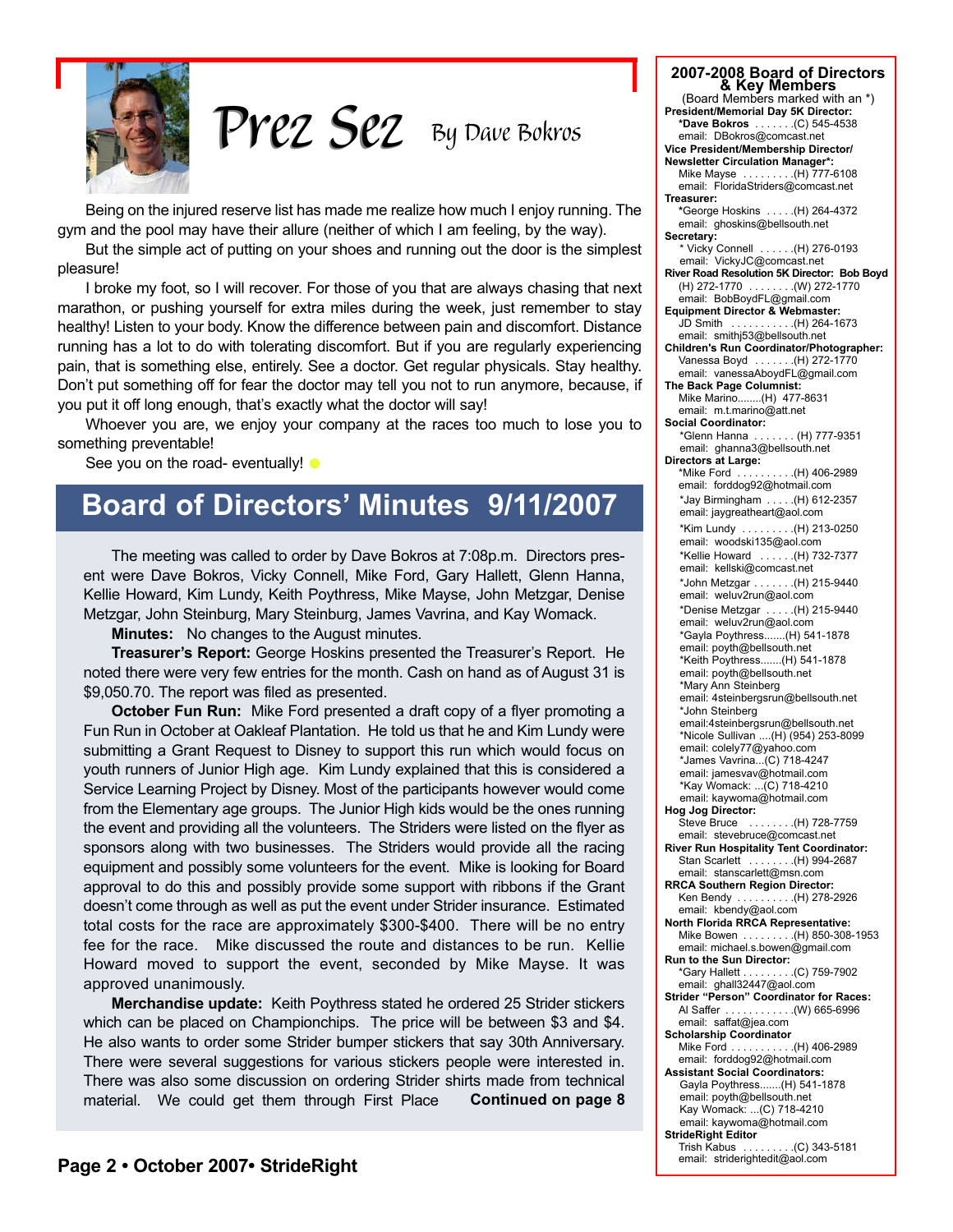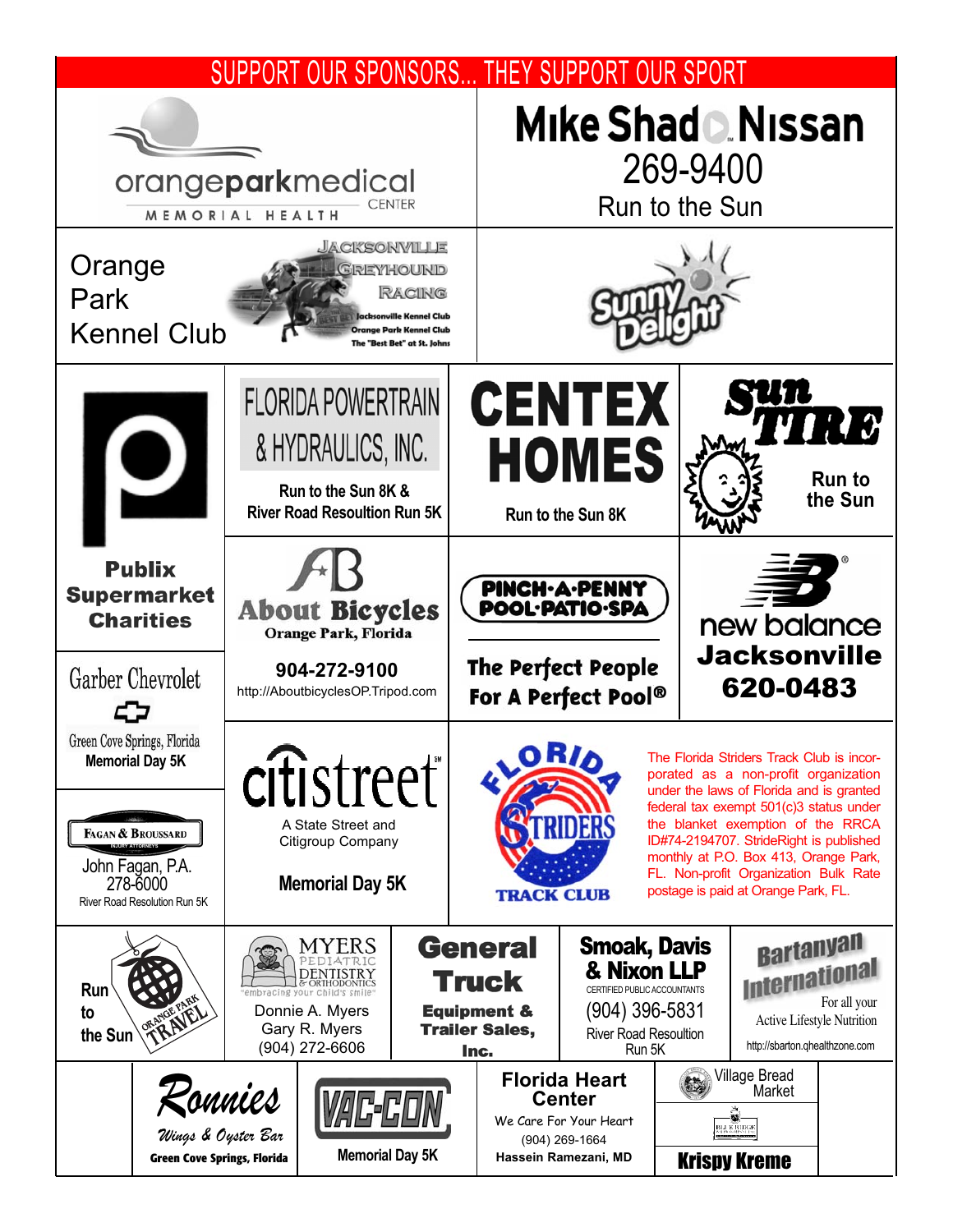#### **BAR HARBOR HALF MARATHON**

#### Continued from page 1

This is not a PR kind of race but it is a very beautiful and challenging course. There are only 400 spots available for the ½ marathon due to the aforementioned National Park Service concerns. Register early and plan to stick around for a long spell after the half so you can soak up some of the fall colors and some hot popovers over at the Jordan Pond House afterwards. For those dedicated leaf peepers I need to do some full disclosure: the peak of the fall foliage is typically closer to the 1st of October and the race is in mid-September.

I have been able to run these trails five days a week since mid-June so enjoyed home-field advantage. Even better, I was blessed with two excellent guides, one running, Shannon Horton, and one on bicycle, Frank Hague, to help keep me out of trouble in the hard to see areas (I am legally blind). Temperatures in the 50's throughout the race were a major assist too. The 1st mile has some downhill in it so we were just a shade fast off the line but kept things sensible because the next 1.5 miles is largely uphill, to Duck Brook Bridge, where you leave the blacktop and get onto those gorgeous carriage trails. The first real challenge comes at about the 6-mile mark when there is almost a mile uphill segment going around Eagle Lake. How come downhills never quite make up for the uphills? I was enjoying one of those rare race days where everything felt great and got to pass several folks during that uphill. The race volunteers did not let the light rain dissuade them from providing refreshments or cheering out there in the middle of the woods. We left Eagle Lake and the carriage trails just beyond about 10.5 miles. The next mile is a tough uphill along a two-lane road but once you arrive at the top it is a fast and fun downhill to the YMCA's soccer fields and the finish. My running guide, Shannon, had an awesome race, with a 9-minute PR, winning her age group. Don't expect races up here to be organized quite like a Jacksonville Grand Prix event. The age group awards are in 10-year increments and your ChampionChip won't be of any use. You will, however, be treated very well before, during, and after the event, including a hot shower at the Y should you so desire.

I have had faster ½ marathons, I finished in 1:38:53, but I have never enjoyed one more. In case you need any more enticement to make a trip up, there is also a very active and very friendly local running club, Eden Athletics, that has a lot of group runs on these gorgeous carriage trails. It would be my pleasure to join you for a spin around Eagle Lake should you decide to bop up. Life is good in the woods.



## **Nominations Open for 2007 RRCA National Awards**

Since 1971, the Road Runners Club of America has been honoring dedicated individuals for their service to the running community. The RRCA is accepting nominations for the 2007 RRCA National Grassroots Running Awards. The nomination form and detailed information on the award categories including general criteria can be found at http://www.rrca.org/services/awards/awardnom.pdf. Nominations will be collected for all

categories, and the nominations should be submitted to the National Office by 5:00 PM Eastern on November 1, 2007 (NOTE: the deadline for website nominations is January 1st). The period of performance for the individual being nominated should be September 1, 2006 through August 31, 2007. All nominations will be forwarded to the appropriate selection committee who will choose the final national award recipients. All nominations should include a completed nomination form along with accompanying material outlined below. If you have questions, please contact Jessica Sleight at membership@rrca.org. The following categories include:

BROWNING ROSS SPIRIT OF THE RRCA AWARD RRCA HALL OF FAME RRCA SCOTT HAMILTON OUTSTANDING CLUB PRESIDENT RRCA ROAD RUNNER OF THE YEAR RRCA JERRY LITTLE EXCELLENCE IN JOURNALISM

• Club Newsletter

- Electronic Newsletter
- Club Writer

JOURNALISTIC EXCELLENCE ROD STEELE OUTSTANDING VOLUNTEER RRCA OUTSTANDING STATE REPRESENTATIVE RRCA KURT STEINER CHILDREN'S DEVELOPMENTAL AWARD RRCA NINA KUSCSIK WOMEN'S DEVELOPMENT RUNNING AWARD RRCA ROAD RACE OF THE YEAR WEBSITE AWARD **O** 

The Road Runners Club of America is a non-profit organization of over 700 running clubs and 175,000 members across the United States. The RRCA chapters organize races, have training runs, provide safety guidelines, promote children's and masters fitness running programs, and have social programs. http://www.RRCA.org

**For more information, check out http://www.rrca.org/services/awards/awardnom.pdf**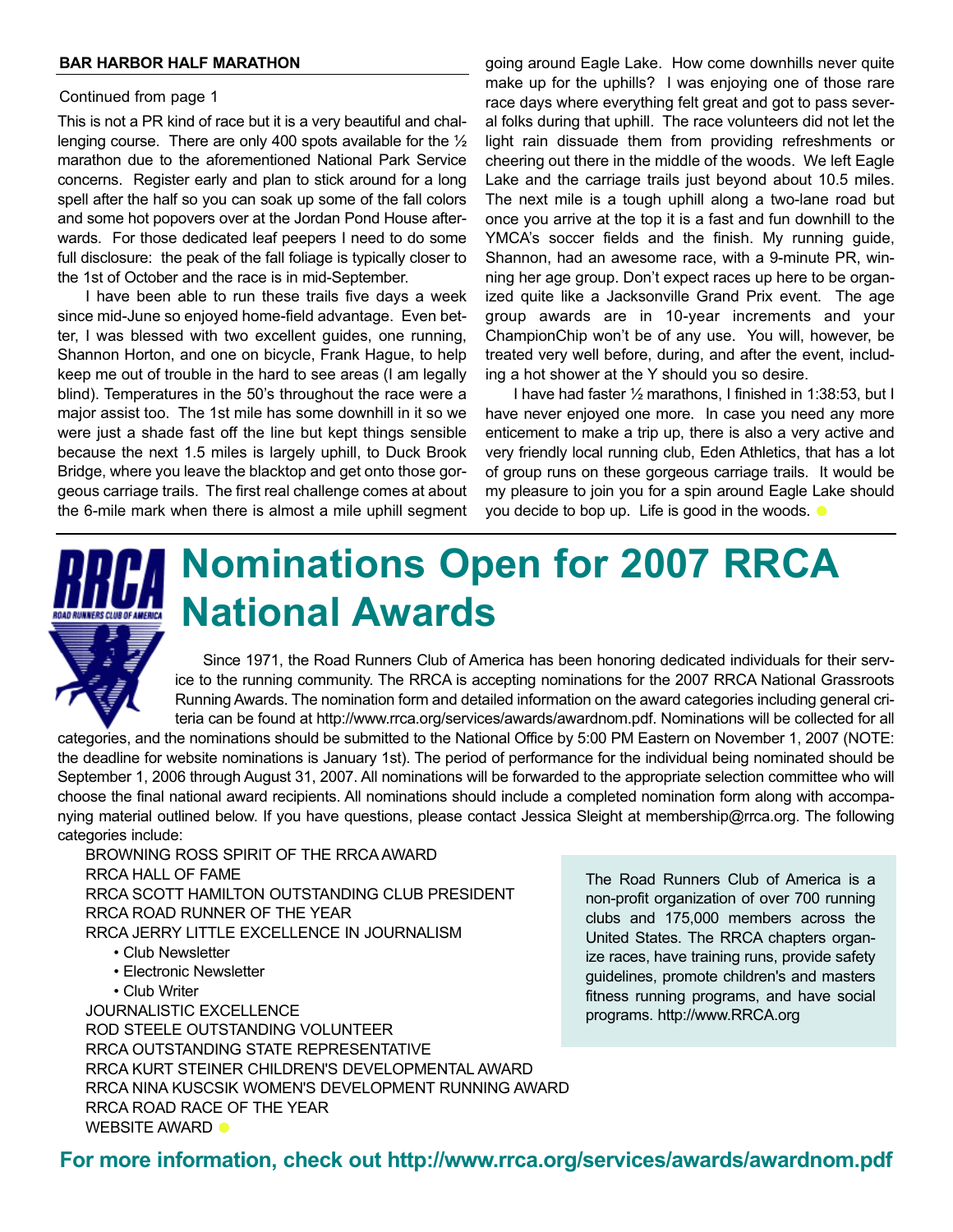

## 5K Race · Saturday · November 10, 2007 · 9:00 AM

#### **1 Mile Fun Run - 10:00 AM · Awards Ceremony 10:15 AM · Lake Asbury, FL**

Cross Country course starts and finishes at Ronnie VanZant Memorial Park, 2760 Sandridge Rd This course will not be suitable for wheelchair or other physically challenged participants.

Two lap cross country course. Spikes may be worn. Please arrive early to familiarize yourself with the course. Walkers are welcome but there will be no separate walking awards.

**Awards & Registration:** Top 3 Male & Female; Top Masters & Grand Masters; plus Top 3 in each age group, Male & Female: **AGE GROUPS**: 10 & under, 11-14, 15-19, 20-24, 25-29, 30-34, 35-39, 40-44, 45-49, 50-54, 55-59, 60- 64, 65-69, 70-74, 75-79, 80 & over. No multiple awards. **FUN RUN**: There is no charge for the Fun Run, but all runners must complete an entry form. Ribbons awarded to all finishers.

**RACE PACKET PICKUP:** Day of race only. Packet pickup & day of race registration will begin at 7:30 AM. **COSTS: (I**ncludes T-Shirt and Post-race refreshments; T-Shirts are guaranteed to all pre-registered 5K entrants).:

| <b>Entry received by</b>               | <b>Striders/Military</b> | <b>Others</b> |  |  |  |
|----------------------------------------|--------------------------|---------------|--|--|--|
| November 3rd                           | \$10                     | \$12          |  |  |  |
| 11/04 - 11/9                           | \$13                     | \$15          |  |  |  |
| Race Day, 11/10                        | \$20                     | \$20          |  |  |  |
| Make check payable to: Hog Jog 5K      |                          |               |  |  |  |
| Mail completed application & check to: |                          | <b>DOOR</b>   |  |  |  |
| Hog Jog                                |                          | <b>PRIZES</b> |  |  |  |
| 1228 Blue Heron Lane                   |                          | WIL L         |  |  |  |
|                                        |                          |               |  |  |  |

**Jacksonville Beach, FL 32250** (Race fees are non-refundable.)

**WILL BE AWARDED!!**

**Prefer the convenience of On Line Membership, Renewal, or Race Registration? Visit Active.com. They charge \$3.00 for their service.**

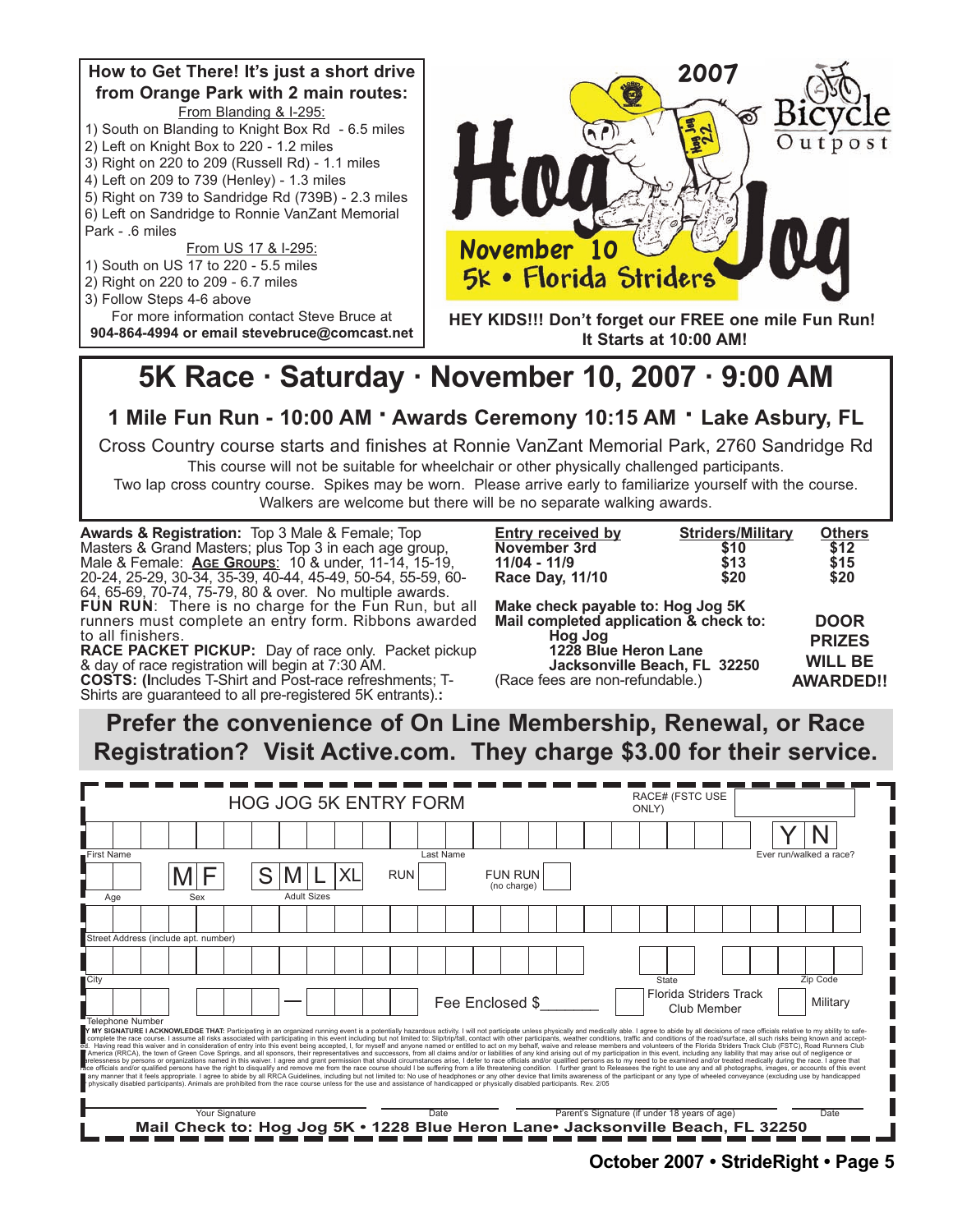#### **MINUTES**

Continued from page 2

Sports if we order several hundred for \$10 each.

**Run To The Sun Race Director:** Dave Bokros mentioned that we are looking for a Run to the Sun Race Director. Keith Poythress nominated Kay Womack, and she accepted. James Vavrina seconded the nomination. It was approved unanimously.

**Run To The Sun Race Report:** Gary Hallet reviewed the Financial Report. Gary noted we had 420 race entries compared to 651 last year. The race was on the same day as a county Math competition and the County Fair contributed to a smaller than usual turn out. Some of the expected race sponsorship did not come through. Final race profit was \$6467.38, a bit lower than expected but still a good profit. Mike Ford pointed out that the Math competition and Fair were on the same weekend as the race again next year. A suggestion was made to increase advertising to compensate.

**Grants Committee:** Dave Bokros said he is looking for some people to form a committee to write these Grants every year. MaryAnn Steinburg has a lot of experience writing grants through her work. She is willing to be on the committee and assist with research and writing. Mike Ford recommended that Bob Boyd and Kim Lundy be on the committee. Kim agreed to be on the committee and made a motion that MaryAnn be the chair. It was seconded by Kay Womack and approved unanimously. They will get in touch with Bob and make sure he is agreeable to be on the committee.

**iPOD Fitness Center Link to Website:** Dave Bokros said he has been getting phone calls from this company asking us to set up a link from our Website to their website. Discussion was negative in this regard. Vicky Connell moved not to provide a link or partner in any way with this company, seconded by Keith Poythress. Approved unanimously.

**Social Update:** Glenn Hannah stated that the next social will be the Jenny's Pennies Annual Brunch on the 14th of October. Breakfast will be around 8:30. VickI Choinski will be hosting the November social at her condo in Ponte Vedra, at her complex clubhouse. It will be on Sunday the 18th at 1:30 p.m. December social is the block party in Boone Park. Glenn said he received a message from Bonnie Brooks talking about

getting a block of tickets for a Jaguar's game which would be an additional social for those who are interested. Glenn said he is already working on the social schedule for next year so that we can have it planned in advance and come up with a few new ideas.

**General Discussion:** Vicky Connell noted that the Children's Running Camp Committee meeting was postponed till September 20th at 8 p.m.

George Hoskins said he has talked with Compass Bank and they have stated we could get a Credit Card machine to be used at our events if we desire it. Dave suggested we add this to our next agenda for discussion once we get some more information.

Mike Ford said the Clay County Health Fair for School Board employees and their families is coming up at Fleming Island High. We had a table last year. Dave Bokros said he helped with this table last year and there wasn't that much interest. Mike clarified that the fair Dave helped with last year was the County Commission Fair which is a different one. Mike himself had been at the School Board fair. Other board members agreed that that the CCSB fair would be worthwhile and we could promote upcoming races. The Fair takes place Monday, October 22nd, from 8 a.m. to 1 p.m. Vendors receive lunch. There is a minimal cost for the table. Dave stated he'll put it on the agenda for next month.

Kim Lundy asked Vicky about the possibility of grants to support the Children's Running Camp next summer. She stated she already had an email from Ken Bendy that referenced this possibility. Vicky stated she would forward the email to Kim and Mary Ann.

Mary Ann mentioned that plans are underway again for "Step Up, Florida". Step Up, Florida is an annual statewide initiative that happens during the month of February to promote physical activity and healthy lifestyles to all Floridians. Several sponsors have already committed to helping to include the YMCA. The Strider sponsored 5K race and 1 mile fun run will take place on Saturday, February 17th.

Kay Womack made a motion to adjourn, seconded by Mike Mayse . The meeting was adjourned at 8:21 p.m.

Respectfully submitted, Vicky Connell

| <b>NEW MEMBERS</b>                                                                                                                                                                     | Jim & Christine Kehr                                                                                                                                  | Gordon & Roxanne Slater                                                                                                                                                                |
|----------------------------------------------------------------------------------------------------------------------------------------------------------------------------------------|-------------------------------------------------------------------------------------------------------------------------------------------------------|----------------------------------------------------------------------------------------------------------------------------------------------------------------------------------------|
| John Wisker                                                                                                                                                                            | William Kennedy<br>John Kotsubka                                                                                                                      | James Vavrina & Kay Womack                                                                                                                                                             |
| <b>RENEWING MEMBERS</b>                                                                                                                                                                | Dennis Lane<br>Maria Littlejohn                                                                                                                       | <b>MULTI-YEAR RENEWALS</b>                                                                                                                                                             |
| John & Diane Aimone<br>Caranne Boden<br><b>Bill &amp; Christy Castelli</b><br>Joe Connolly<br><b>Billy Fehrs</b><br>Ginger Frazer-French<br>Dena & Rick Gaucher<br><b>Bobby Greene</b> | Larry Mattingly<br>Stephen McClung<br>George Obi<br>Daniel Ovshak<br><b>Bill Phillips</b><br>Page Ramezani<br>Guillermo Ramos-Piazza<br>Susan Shelton | Dennis & Sylvia Lee<br>Norman Thomas<br>Denise Williams<br>Michael, Rachel & Keegan Ford<br>Kim & Chris Tracanna-Breault<br>Rex & Carole Ann Reed<br>John Slough<br>Laurie Ricciardi ● |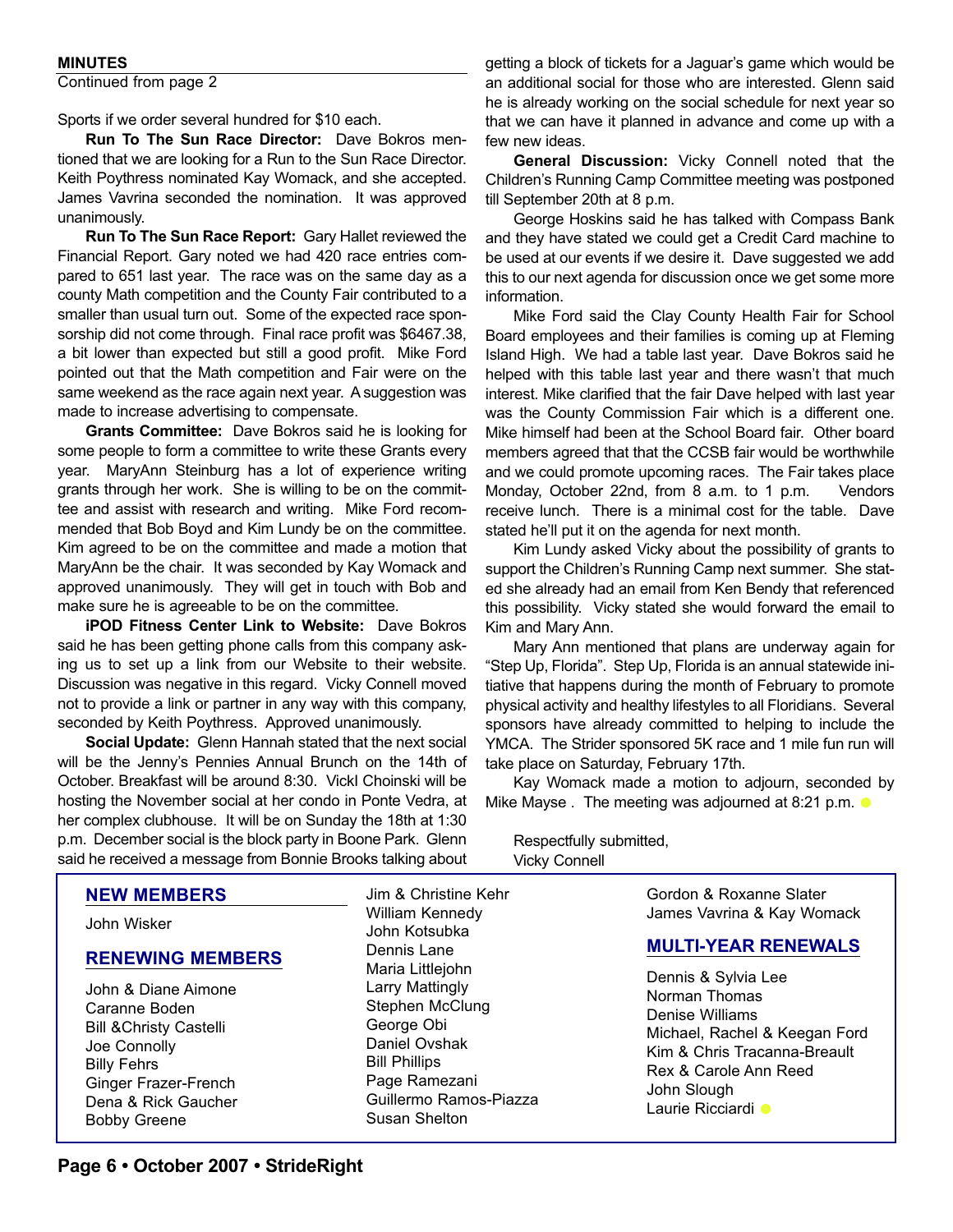

1st Annual OakLeaf Neighborhood

Autumn Fitness







Saturday, October 13, 2007 9:00 AM

### Registration and Start will be located near the Eagle Landing Neighborhood entrance and the OakLeaf Plantation Recreation Complex.

Hosted by The OakLeaf School Cross Country Team & Physical Education Department For additional information, please contact Coach Ford 213-5574 For directions visit www.clay.k12.fl.us/ols

|                                                                                | RACE SPONSORS                                                                                                                                                                                                                                                                                                                                                                                                                                                                                                                                                                                                                                                                                                                                                                                                                                                                                                                                                                                                                                                                                                                                                                                                                                                                                                                                                                                                                                                                                                                                                                                                                                                                                                                                                                                                                                                                                                                                                                                                                                                                                                                                          |               |                                                       |
|--------------------------------------------------------------------------------|--------------------------------------------------------------------------------------------------------------------------------------------------------------------------------------------------------------------------------------------------------------------------------------------------------------------------------------------------------------------------------------------------------------------------------------------------------------------------------------------------------------------------------------------------------------------------------------------------------------------------------------------------------------------------------------------------------------------------------------------------------------------------------------------------------------------------------------------------------------------------------------------------------------------------------------------------------------------------------------------------------------------------------------------------------------------------------------------------------------------------------------------------------------------------------------------------------------------------------------------------------------------------------------------------------------------------------------------------------------------------------------------------------------------------------------------------------------------------------------------------------------------------------------------------------------------------------------------------------------------------------------------------------------------------------------------------------------------------------------------------------------------------------------------------------------------------------------------------------------------------------------------------------------------------------------------------------------------------------------------------------------------------------------------------------------------------------------------------------------------------------------------------------|---------------|-------------------------------------------------------|
| <b>FLORIDA POWERTRAIN</b><br>& HYDRAULICS, INC.<br>The Oakleaf Insurance Group | <b>ORIA</b><br><b>TRACK CLUB</b>                                                                                                                                                                                                                                                                                                                                                                                                                                                                                                                                                                                                                                                                                                                                                                                                                                                                                                                                                                                                                                                                                                                                                                                                                                                                                                                                                                                                                                                                                                                                                                                                                                                                                                                                                                                                                                                                                                                                                                                                                                                                                                                       |               | & ORTHODONTICS<br>"embracing your child's smile"      |
| Step Up. Florida<br>On Our Way To Healthy Living!                              | <b>UF FLORIDA</b><br>$U_{\mu}$<br><b>College of Medicine</b><br><b>Jacksonville</b><br><b>Division of Plastic Surgery</b>                                                                                                                                                                                                                                                                                                                                                                                                                                                                                                                                                                                                                                                                                                                                                                                                                                                                                                                                                                                                                                                                                                                                                                                                                                                                                                                                                                                                                                                                                                                                                                                                                                                                                                                                                                                                                                                                                                                                                                                                                              | <b>NEALTH</b> | <b>IKON</b><br><b>Document Efficiency</b><br>At Work. |
|                                                                                | <b>OFFICIAL ENTRY FORM</b>                                                                                                                                                                                                                                                                                                                                                                                                                                                                                                                                                                                                                                                                                                                                                                                                                                                                                                                                                                                                                                                                                                                                                                                                                                                                                                                                                                                                                                                                                                                                                                                                                                                                                                                                                                                                                                                                                                                                                                                                                                                                                                                             |               |                                                       |
|                                                                                |                                                                                                                                                                                                                                                                                                                                                                                                                                                                                                                                                                                                                                                                                                                                                                                                                                                                                                                                                                                                                                                                                                                                                                                                                                                                                                                                                                                                                                                                                                                                                                                                                                                                                                                                                                                                                                                                                                                                                                                                                                                                                                                                                        |               |                                                       |
|                                                                                |                                                                                                                                                                                                                                                                                                                                                                                                                                                                                                                                                                                                                                                                                                                                                                                                                                                                                                                                                                                                                                                                                                                                                                                                                                                                                                                                                                                                                                                                                                                                                                                                                                                                                                                                                                                                                                                                                                                                                                                                                                                                                                                                                        |               |                                                       |
|                                                                                |                                                                                                                                                                                                                                                                                                                                                                                                                                                                                                                                                                                                                                                                                                                                                                                                                                                                                                                                                                                                                                                                                                                                                                                                                                                                                                                                                                                                                                                                                                                                                                                                                                                                                                                                                                                                                                                                                                                                                                                                                                                                                                                                                        |               |                                                       |
|                                                                                | By my signature, I acknowledge that: Participation in an organized running event is a potentially hazardous activity. I will not participate unless physically and medically able. I agree to<br>abide by all decisions of race officials relative to my ability to safely complete the race course. I assume all risks associated with participating in this event including, but not limited to:<br>Slip/trip/fall, contact with other participants, weather conditions, traffic and conditions of the road/surface, all such risks being known and accepted. Having read this waiver and in con-<br>sideration of entry into this event being accepted, I, for myself and anyone named or entitled to act on my behalf, waive and release members and volunteers of the Florida Striders<br>Track Club (FSTC), Road Runners Club of America (RRCA), OakLeaf Plantation or Eagle Landing Community, Clay County School Board and all sponsors, their representatives and<br>successors, from all claims and/or liabilities of any kind arising out of my participation in this event, including any liability that may arise of our negligence or carelessness by person or<br>organizations names in this waiver. I agree and grant permission that should circumstances arise, I defer to race officials and/or qualified person as to my need to be examines and/or<br>treated medically during the race. I agree that race officials and/or qualified persons have the right to disqualify and remove me form the race course should I be suffering from a life<br>threatening condition, I further grant to release the right to use any and all photographs, images, or accounts of this event in any manner that it feels appropriate. I agree to abide by all<br>RRCA Guidelines, including but not limited to: No use of headphones or any other device that limits awareness of the participant or any type of wheeled conveyance (excluding use by<br>handicapped or physically disabled participants). Animals are prohibited from the race course unless for the use and assistance of handicapped or physically disabled participants. |               |                                                       |
|                                                                                | Please sign here. (Parent/Guardian must sign if participant is under 18 years of age)                                                                                                                                                                                                                                                                                                                                                                                                                                                                                                                                                                                                                                                                                                                                                                                                                                                                                                                                                                                                                                                                                                                                                                                                                                                                                                                                                                                                                                                                                                                                                                                                                                                                                                                                                                                                                                                                                                                                                                                                                                                                  |               | Date Signed                                           |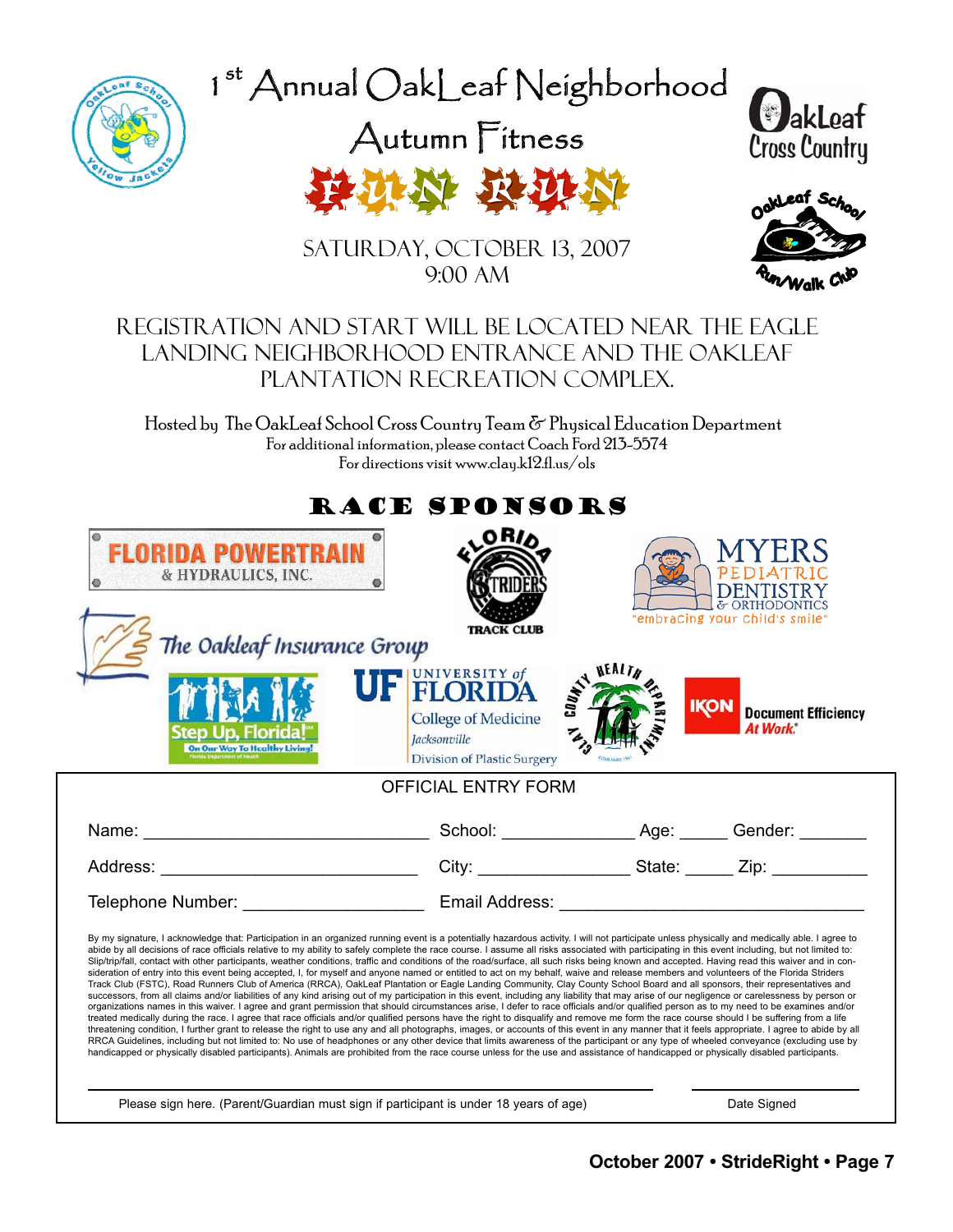| <b>Application for Membership</b><br><b>FLORIDA STRIDERS TRACK CLUB</b> |  |
|-------------------------------------------------------------------------|--|
|                                                                         |  |

New O Renewal O

|                                                                                  | $First$ . The contract of the contract of the contract of the contract of $M, I$ . In the contract of the contract of the contract of the contract of the contract of the contract of the contract of the contract of the contract |   |                                                     |
|----------------------------------------------------------------------------------|------------------------------------------------------------------------------------------------------------------------------------------------------------------------------------------------------------------------------------|---|-----------------------------------------------------|
|                                                                                  |                                                                                                                                                                                                                                    |   |                                                     |
|                                                                                  |                                                                                                                                                                                                                                    |   |                                                     |
|                                                                                  |                                                                                                                                                                                                                                    |   |                                                     |
|                                                                                  |                                                                                                                                                                                                                                    |   |                                                     |
| E-mail<br><u> 1980 - Andrea Station, Amerikaansk politiker († 1903)</u>          |                                                                                                                                                                                                                                    |   | <b>Mail Application</b><br>with dues to:            |
| Signature<br><u> 1989 - Andrea Stadt Branden, amerikansk politiker (d. 1989)</u> | Annual Dues:<br>Family \$20<br>Single \$15                                                                                                                                                                                         | C | <b>Florida Striders</b><br>8559 Boysenberry Lane E. |
| Date $\overline{\phantom{a}}$                                                    | Junior (under 18) \$10<br>Senior (over 65) \$10                                                                                                                                                                                    | O | Jacksonville, FL 32244                              |

I know and understand that running in and/or volunteering to work at FSTC races are potentially hazardous activities. I will not participate in club activities unless lam medically able and/or properly trained to do so. I

a. a. n.

| <b>GROUP TRAINING RUNS</b> |                             |                                                |                                                                              |                                                                            |  |  |
|----------------------------|-----------------------------|------------------------------------------------|------------------------------------------------------------------------------|----------------------------------------------------------------------------|--|--|
| <b>DAY</b>                 | <b>TIME</b>                 | <b>DISTANCE</b>                                | <b>JACKSONVILLE AREA</b>                                                     | <b>CONTACT</b>                                                             |  |  |
| <b>Sunday</b>              | $6:30$ AM                   | 5 to 10 Miles<br><b>Various pace</b><br>groups | <b>Atlantic Beach</b><br>Sea Turtle Inn                                      | <b>Bill or Dot Mitchell</b><br>(904) 241-0331<br>mitd0005@mac.com          |  |  |
| <b>Sunday</b>              | $6:30$ AM                   | 6 to 20 Miles<br>Various pace<br>groups        | <b>Orange Park Sun Tire</b><br><b>Blanding Blvd.</b>                         | Dave Bokros at DBokros@comcast.net or<br>904-545-4538                      |  |  |
| <b>Sunday</b>              | 10:00 AM<br><b>Seasonal</b> | 3-8 Miles<br><b>Trail Run</b>                  | <b>Ponte Vedra</b><br><b>Guana State Park</b>                                | Craig O'Neal (904) 568-4825<br>charityrunningcoach@yahoo.com               |  |  |
| <b>Sunday</b>              | 7:00 AM                     | $7.5$ Miles<br><b>Black Creek Trail</b>        | <b>Fleming Island</b>                                                        | Super WalMart (NE corner) Kay Womack (904) 215-8656<br>kaywoma@hotmail.com |  |  |
| <b>Monday</b>              | 5:30 PM                     | <b>6 Miles</b>                                 | <b>Jacksonville</b><br>Downtown Bridges Charthouse Restaurant<br>parking lot | Danny Weaver (904) 287-5496                                                |  |  |
| <b>Tuesday</b>             | 6:30 PM                     | $5+$ miles                                     | <b>Ponte Vedra Beach</b><br><b>Sawgrass Village</b>                          | Craig O'Neal (904) 568-4825<br>charityrunningcoach@yahoo.com               |  |  |
| Weds.                      | 6:30 PM                     | <b>Interval Training</b>                       | <b>Orange Park, St. Johns</b><br><b>Country Day Track</b>                    | Dave Bokros at DBokros@comcast.net or<br>904-545-4538                      |  |  |
| Weds.                      | 5:30 PM                     | <b>Interval Training</b>                       | Jacksonville<br><b>Bolles School</b><br>San Marco Blvd.                      | Danny Weaver (904) 287-5496                                                |  |  |
| Weds.                      | $6:00$ PM                   | 6.2 Miles<br>Easy pace                         | <b>Jacksonville</b><br><b>Boone Park Riverside</b>                           | Doug Tillett (904) 388-6139<br>douglastillett@hotmail.com                  |  |  |
| <b>Thursday</b>            | 6:30 PM                     | 5 Miles<br>Varied pace                         | <b>San Marco/Largo Park</b><br><b>Corner of Naldo and</b><br>Largo           | Doug Tillett (904) 388-6139<br>douglastillett@hotmail.com                  |  |  |
| <b>Saturday</b>            | 7AM                         | $7+$ miles                                     | <b>Ponte Vedra Beach</b><br><b>Sawgrass Village</b>                          | Craig O'Neal (904) 568-4825<br>charityrunningcoach@yahoo.com               |  |  |
| <b>Saturday</b>            | 6:30 AM                     | 10 to 15 Miles<br>Moderate pace                | <b>Julington Creek Starbucks</b>                                             | <b>Wendy Patterson</b><br>(904) 237-4100<br>wenrex@comcast.net             |  |  |

τ, a,

**Please Print**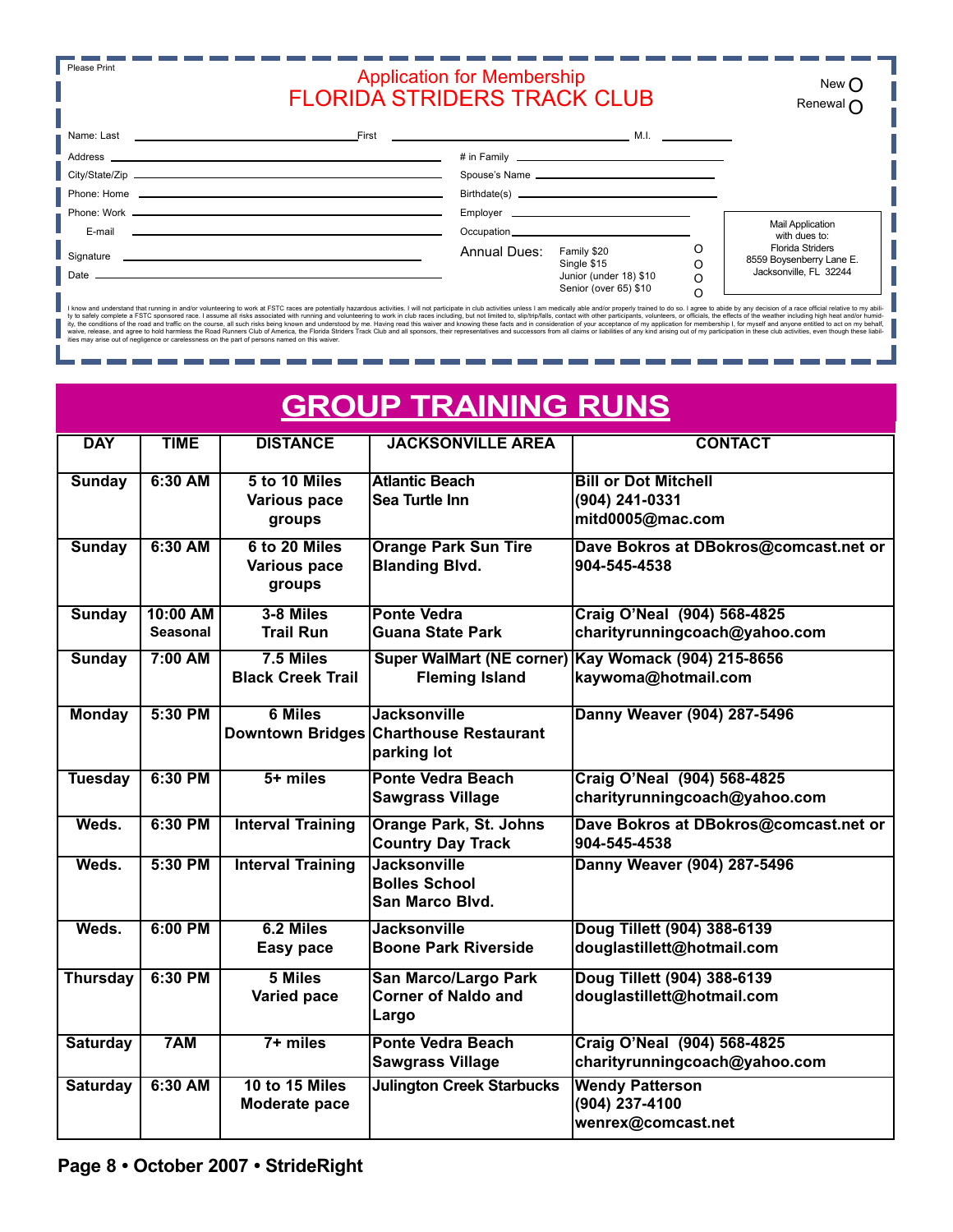To get your race results published, email m.t.marino@att.net

#### **TURTLE TROT 10K Fernandina Beach September 1, 2007**

| Orestez Gutierrez      | 40:29                    | 1st $A/G$      |
|------------------------|--------------------------|----------------|
| Randy Arend            | 43:27                    | 1st $A/G$      |
| George White           | 45:10                    |                |
|                        | Senior Grandmasters Male |                |
| Rosa Haslip            | 45:38                    |                |
|                        |                          | Masters Female |
| <b>Keith Poythress</b> | 45:53                    |                |
| <b>Raymond Ramos</b>   | 46:38                    | 3rdA/G         |
| Everett Crum           | 52:31                    | 1st $A/G$      |
| <b>Gil Flores</b>      | 53:27                    | 1st $A/G$      |
| Gayla Poythress        | 1:03.03                  |                |
| Sandra Shines          | 1:17.48                  |                |
| Michelle Ramos         | 1:27.17                  |                |

#### **TURTLE TROT 5K**

|                   | 1st $A/G$                                                                                          |
|-------------------|----------------------------------------------------------------------------------------------------|
|                   |                                                                                                    |
|                   |                                                                                                    |
|                   |                                                                                                    |
|                   |                                                                                                    |
|                   |                                                                                                    |
|                   |                                                                                                    |
|                   | 1st $A/G$                                                                                          |
|                   |                                                                                                    |
| Margaret Tyburski | 20:29<br>26:08<br><b>Grandmasters Female</b><br>26:33<br>27:09<br>30:04<br>31:16<br>33:23<br>34:03 |

#### **LABOR DAY 5K Ponte Vedra Beach September 3, 2007**

Lewis Buzzell 22:52 1st A/G

#### **CARRABBA'S SUMMER BEACH RUN 5 MILE Jax Beach September 15, 2007**

| Justin Jacobs<br>John Metzgar | 28:05 | 27:50 O/A Male |
|-------------------------------|-------|----------------|
|                               |       | 2nd O/A Male   |
| John Steinberg                | 28:35 |                |
|                               |       | 3rd O/A Male   |
| Orestez Gutierrez             | 31:20 | 3rd A/G        |
| <b>Terry Sikes</b>            | 34:00 | 1st A/G        |

David Bonnette 34:2 John Funk 34:4 Bruce Holmes 35:1 David Ohnsman 35:52 Patrick Gaughan 36:20 David Clarkson 36:32 Steve O'Brien 37:1 Denise Metzgar 37:2 Rexx Weir 37:35 Frank Frazier 37:5 Raymond Ramos 37:58 Keith Poythress 38:13 George White 38:4 Kathy Murray 38:57 Regina Taylor 39:24 Dell Conner 39:37 Robert Crampton 40:3 Randy Pullo 42:04 Paul Berna 42:4 James Giles 43:05 Joe Spradling 43:4 Tom Zicafoose 43:53 Everett Crum 44:17 Gil Flores 44:4 Tom Bass 44:5 Gordon Simms 45:3 Kimberly Lundy 45:4 George Hoskins 46:17 Doug Barrows 48:25 Ben Holland 48:26 Sue Whitworth 48:59 Gayla Poythress 52:13 John Gauer 52:28 Davis Hallums 53:16 Gary Ledman 53:4 Kim Anthony 54:14 Rich Gilmore 54:52 Leo Sheckells 55:33 Leslie Jones 56:25 Al Saffer 58:1 Bob Kennedy 58:1 Freddy Fillingham 58:19 Nancy Pullo 59:17 Judith Gould 59:34 Mark Lav 1:00 Bernie Gross 1:01  $Ed$  Hardee  $1:02$ Evan Gould 1:04

| $\overline{\mathcal{A}}$         | 3rd A/G      | John Aimone                         |         | 1:08:18 1st A/G             |
|----------------------------------|--------------|-------------------------------------|---------|-----------------------------|
| $\overline{c}$                   | Sung Ho Choi |                                     | 1:10:07 |                             |
| $\overline{c}$                   | 1st A/G      | Michelle Ramos                      | 1:13:34 |                             |
| $\overline{2}$                   | 1st A/G      | Diane Aimone                        | 1:13:39 | 1st A/G                     |
|                                  |              |                                     |         |                             |
| 0                                | 2nd A/G      | Joe Connolly                        |         | 1:15:55 2nd A/G             |
| $\overline{2}$                   |              | Shannen Crampton                    | 1:17:55 |                             |
| $\overline{c}$                   |              | <b>Trish Kabus</b>                  | 1:18:38 |                             |
| $\overline{1}$<br>$\overline{5}$ | 1st A/G      | Dot Mitchell                        |         | 1:19:19 2nd A/G             |
| $\overline{5}$                   | 1st A/G      | <b>ASHEVILLE CITIZEN TIMES HALF</b> |         |                             |
| 8                                |              | <b>MARATHON</b>                     |         |                             |
| 3                                |              | <b>Asheville NC,</b>                |         |                             |
| 3                                | 2nd A/G      | September 15, 2007                  |         |                             |
| $\overline{7}$                   | 3rd A/G      |                                     |         |                             |
| 4                                |              | Roxanne Slater                      | 2:06:45 |                             |
| $\overline{7}$                   |              |                                     |         |                             |
| $\overline{1}$<br>4              |              | <b>ASHEVILLE CITIZEN TIMES 5K</b>   |         |                             |
| $6\phantom{1}6$                  |              | <b>Gordon Slater</b>                | 31:28   | 2nd A/G                     |
| 5                                |              |                                     |         |                             |
| 3                                |              | <b>CHILDREN'S WAY 5K</b>            |         |                             |
| $\ddot{\text{3}}$                |              | <b>Jacksonville</b>                 |         |                             |
| $\overline{7}$                   | 1st A/G      | <b>September 22, 2007</b>           |         |                             |
| 0                                |              |                                     |         |                             |
| 6                                |              | Justin Jacobs                       | 16:03   |                             |
| $\overline{1}$                   |              |                                     |         | 1st Overall Male            |
| $\overline{5}$                   |              | John Metzgar                        | 16:22   |                             |
| 7                                |              |                                     |         | <b>Masters Male</b>         |
| 5                                |              | John Wisker                         | 17:37   | 1st A/G                     |
| 6                                |              | Drew Kenny                          | 18:36   | 3rd A/G                     |
| 9                                |              | <b>Terry Sikes</b>                  | 18:51   |                             |
| 3                                |              |                                     |         | <b>Grandmasters Male</b>    |
| 8                                |              | <b>Bill Phillips</b>                | 18:53   | 1st A/G                     |
| 6                                |              | Stephen Beard                       | 19:59   | 2nd A/G                     |
| 0                                |              | <b>Bruce Holmes</b>                 | 20:01   | 1st A/G                     |
| 4                                |              | <b>Bernie Candy</b>                 | 20:14   | 2nd A/G                     |
| $\overline{2}$                   |              | Keith Poythress                     | 20:42   |                             |
| $\mathbf{3}$                     |              | <b>Michael Mandt</b>                | 20:47   |                             |
| $\overline{5}$                   |              | George White                        | 21:22   | 1st A/G                     |
| 1                                | 2nd A/G      | Frank Frazier                       | 21:33   | 1st A/G                     |
| 7                                |              | Robert Crampton                     | 21:34   |                             |
| 9                                |              |                                     | 21:39   |                             |
| 7                                |              | Raymond Ramos                       |         |                             |
|                                  | 2nd A/G      | Del Conner                          | 21:41   |                             |
| 4                                |              | Regina Taylor                       | 21:47   | 2nd A/G                     |
| :55                              |              | Lewis Buzzell                       | 22:08   |                             |
| :14                              |              | Kathy Murray                        | 22:22   | 2nd A/G                     |
| :23                              |              | Rebecca Wild                        | 22:23   | 1st A/G                     |
| :19                              |              |                                     |         | <b>Continued on page 11</b> |

# Striders at the Races **RACE RESULTS**

**September 2007 • StrideRight • Page 9**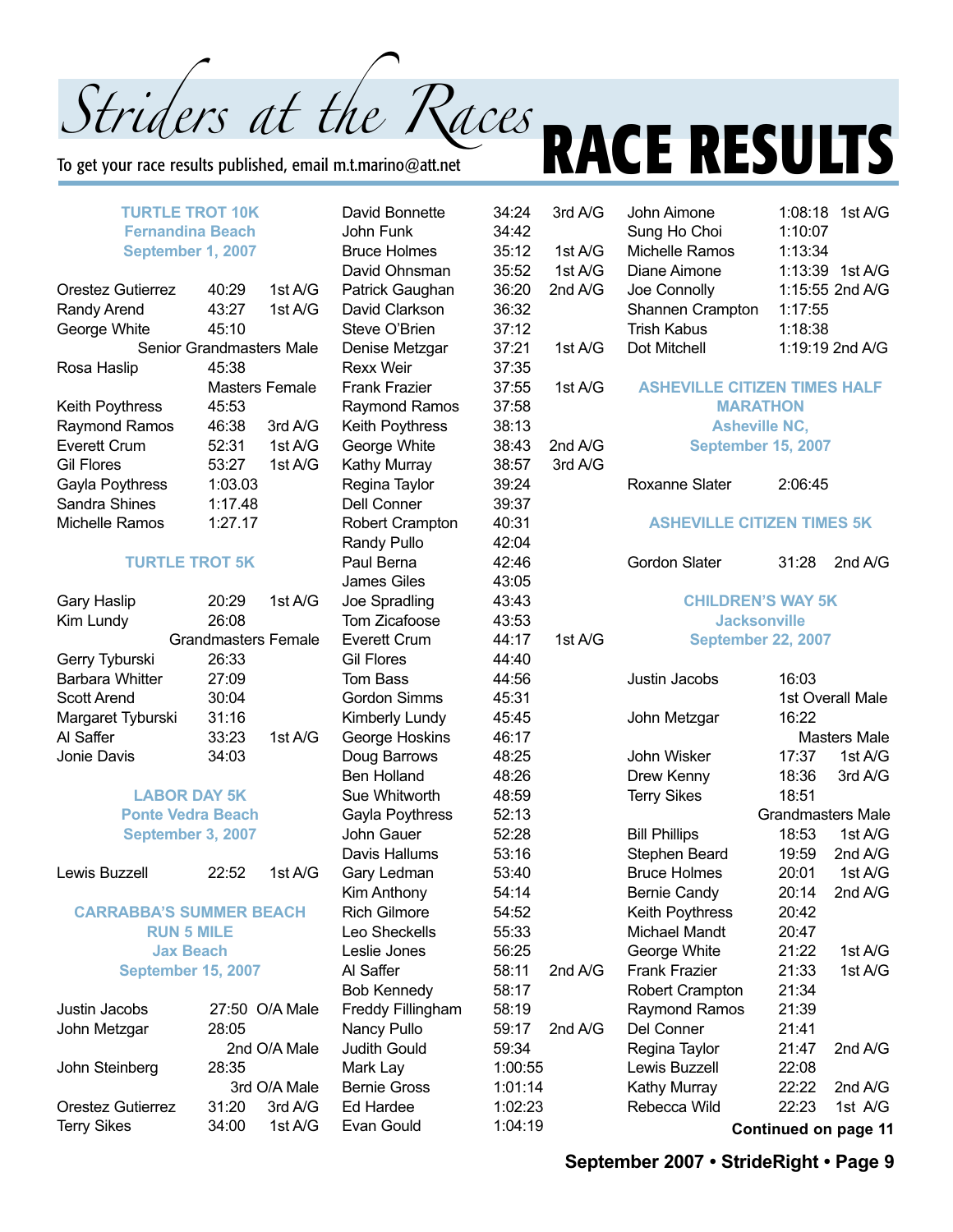## October 2007 Race Calendar

Published as a service. Accuracy is not guaranteed. If you would like your race listed: Contact either Ken Bendy, RRCA Southern Director (904) 278-2926 Email kbendy@aol.com or Mike Bowen, RRCA State Rep (N. Florida) 850-452-6711 (day) 850-3081953 (eve) Email Michael.s.bowen@gmail.com, website http://www.geocities.com/rrca\_north\_florida.

## for a NF list, with web links, see http://members.aol.com/rrcahtml/rrcacal.htm

| <b>DATE</b>           | <b>EVENT</b>                                                                   | <b>TIME</b> | <b>LOCATION</b>                                                         | <b>CONTACT</b>                                                                           |
|-----------------------|--------------------------------------------------------------------------------|-------------|-------------------------------------------------------------------------|------------------------------------------------------------------------------------------|
| October 6             | <b>Marine Corps</b><br>Half Marathon & 5K                                      | 7:00 a.m.   | <b>Memorial Wall</b><br>Jax Municipal Stadium<br>Jax                    | (904) 731-1900<br><b>First Place Sports</b>                                              |
| October 6             | <b>White Cane Awareness</b><br>5K                                              | 8:00 a.m.   | <b>City Hall</b><br>Ormond Beach                                        | (386) 258-3441<br>AltaVista Sports                                                       |
| October 13            | Rima Ridge Run for the<br>Animals 5K                                           | 8:00a.m     | <b>Tiger Bay State Forest</b><br>1202 Indian Lake Road<br>Daytona Beach | (386) 423-4124<br>Greyhound Pets of<br>America                                           |
| October 20            | Race for the Cure 5 km                                                         | 8:00a.m     | Metropolitan Park<br>Jax                                                | (904) 731-1900<br><b>First Place Sports</b>                                              |
| October 21            | Palmer College Paint the<br>Towne 5 km                                         | 8:00a.m     | Historic Downtown,<br>Daytona Beach                                     | (386) 255-1279                                                                           |
| October 28            | Pumpkin Run 10 mi<br>& 5 km                                                    | 8:00a.m     | Evergreen Jax                                                           | (904) 731-1900<br><b>First Place Sports</b>                                              |
| <b>November</b><br>10 | Hog Jog 5K<br><b>Cross Country</b><br><b>FUN RUN</b>                           | 8:00a.m.    | <b>Van Zant Park, Lake</b><br><b>Asbury</b>                             | (904) 728-7759<br>stevebruce@comcast.net<br><b>Florida Striders</b><br><b>Track Club</b> |
| <b>January 12</b>     | <b>River Road</b><br><b>Resolution</b><br><b>Run 5K</b><br><b>FUN RUN</b>      | 8:00a.m.    | <b>Orange Park</b><br><b>Kennel Club</b>                                | (904) 272-1770<br>BobBoydFL@comcast.net<br><b>Florida Striders</b><br><b>Track Club</b>  |
| <b>February 17</b>    | <b>National Marathon to</b><br><b>Fight Breast Cancer</b><br>"26.2 With Donna" | 8:00a.m.    | <b>Near Mayo Clinic</b><br><b>Jacksonville</b>                          | (904) 731-1900<br><b>Donna Hicken Foundation</b>                                         |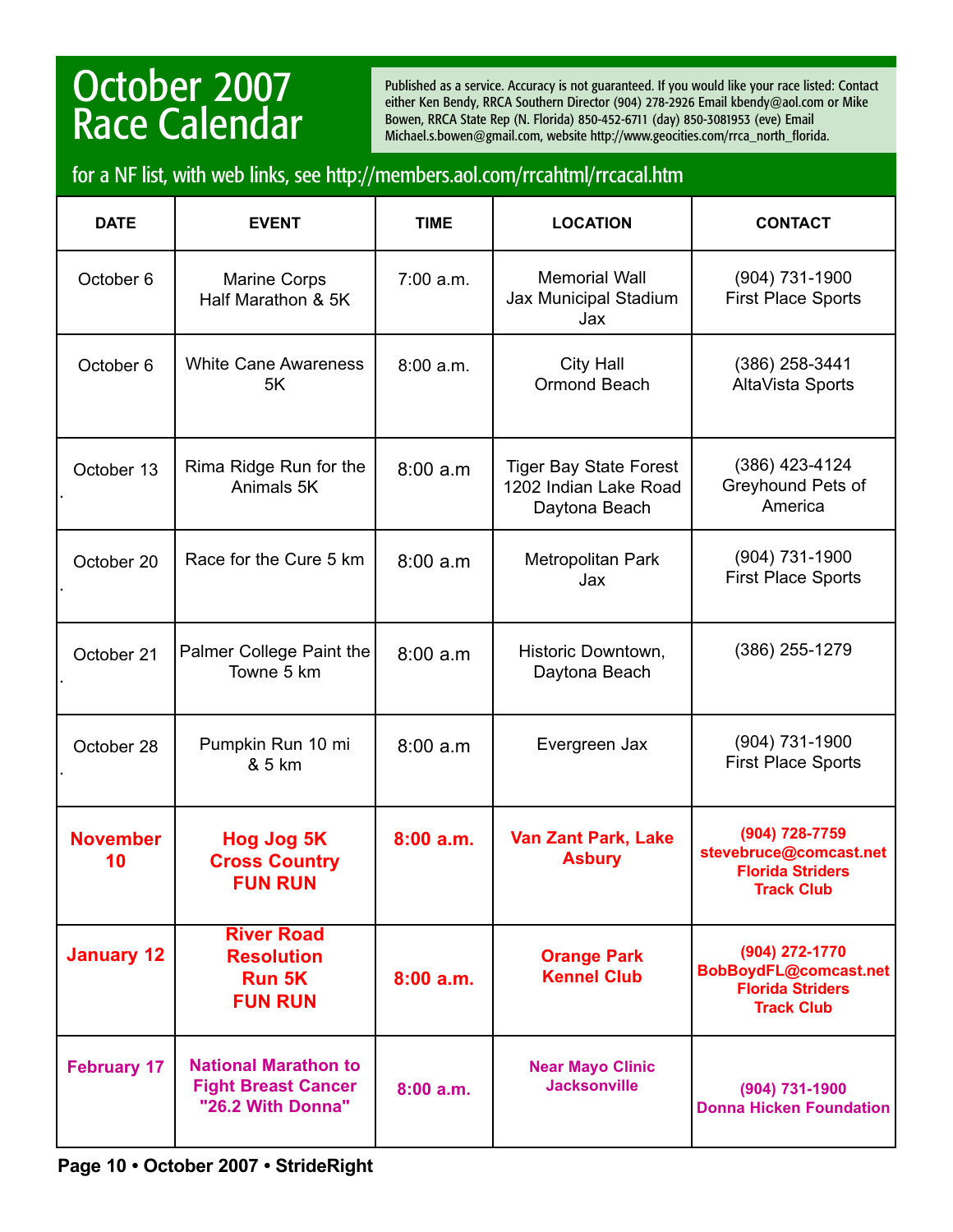# The Back Page BY MIKE MARINO

Hello good running folks! I hope the past month has found you well, especially given your mileage has likely begun to increase. Yep, fall is approaching and everyone has that marathon or other significant distance race circled on the calendar in the winter. What a great time to be a runner – the excitement of that pending event, doing long runs with friends, and relaxing after your long runs to some football. And while on football, how 'bout the Jags recovering from their pitiful opening day effort to find two consecutive wins (even if they were ugly). Yep, it's a good time, and it has even included some races, so on to the results.

Starting off the month on, when else, September 1st, was the **Turtle Trot in Fernandina Beach**. There were two races actually, a 10K and a 5K, and Striders were chalking up wins at both. Leading the way in the 10K was **Orestez Guitierrez** in a time of 40:29, which earned him 1st place in his age group. Leading all Strider females, as well as all Masters division females, was **Rosa Haslip** in a time of 45:38. **George White** won the Senior Grand Masters division, while **Randy Arend, Everett Crum** and **Gil Flores** turned in age group winning efforts (and Everett claimed his time for this distance was his PW, or personal worst). **Raymond Ramos** also took home a prize, placing third in his age group. In the 5K, **Gary Haslip** and **Al Saffer** won their age groups while **Kim Lundy** won the Grandmasters female division. On the same long weekend we had one Strider, **Lewis Buzzell**, compete in the Labor Day 5K in Ponte Vedra Beach. Lewis represented Strider running very well, winning his age group.

Next was Florida oldest race, the **Carrabba's Summer Beach Run, which was run for the 43rd time on** September 15th. This was the second of the Grand Prix

events, and Striders were racking up those Grand Prix points. Leading all 600 plus runners through the sand were **Justin Jacobs** (27:50), **John Metzgar**

(28:05), and **John Steinberg** (28:35), who were the top three overall. Strider age group champions included **Terry Sikes, Bruce Holmes, David Ohnsman, Denise Metzgar** (fastest female Strider, 37:21), **Frank Frazier, Everett Crum, John Aimone**, and **Diane Aimone**. Sifting through the sand to 2nd place in their age groups were **Patrick Gaughan, George White, Al Saffer, Nancy Pullo, Joe Connolly**, and **Dot Mitchell**. And enjoying the sound of the waves hitting the beach while claiming 3rd place in their age groups were **Kathy Murray** and **Orestez Gutierrez**.

The very next weekend found Striders sweeping away the completion at another Grand Prix event, the **Children's Way 5K** on September 22nd. Leading all runners again was **Justin Jacobs**, recording another overall win in a time of 16:03. Combining for a sweep of each the Masters and Grand Masters male divisions were **John Metzgar** and **Terry Sikes**, respectively. Staying with the Strider sweeping theme in the age groups, combining to sweep the 55- 59 age group were, in order of finish, **Bruce Holmes, Bernie Candy** and **Lewis Buzzell**. Sweeping the 65-69 age group were **Frank Frazier, Paul Smith**, and **Ben Holland**; and doing the same in the 70-74 age group were **Everett Crum, Al Saffer**, and **Charles Desrosier**. Other Strider age group winners were **John Wisker, Bill Phillips, George White, Rebecca Wild, Kimberly Lundy, Continued on following page**

## **Thank You, Lillian!** Elillian Lawless, long time Florida Striders<br>member, has retired from publishing the<br>monthly Striders e-News letter after 7.5 years.

Lillian Lawless, long time Florida Striders

| <b>RESULTS</b>        |       |           | Barbara Whitter         | 27:02 |           | Sandy Kelley             | 35:27 |                       |
|-----------------------|-------|-----------|-------------------------|-------|-----------|--------------------------|-------|-----------------------|
| Continued from page 9 |       |           | Kelly Howard            | 27:08 |           | <b>Charles Desrosier</b> | 41:07 | 3rd A/G               |
|                       |       |           | Augie Leone             | 27:10 | 1st A/G   | Mark Lay                 | 33:52 |                       |
|                       |       |           | Marie Bendy             | 27:19 | 1st $A/G$ | Dena Gaucher             | 36:35 |                       |
| George Hoskins        | 23:35 |           | Melinda Terry           | 27:48 |           | <b>Blake Gaucher</b>     | 36:35 |                       |
| Everett Crum          | 23:57 |           | Gayla Poythress         | 28:31 |           | Paige Gaucher            | 36:35 |                       |
| Simon Jacobson        | 23:58 |           | Simone Meyenberg-Shield |       | 28:35     | Elda Bell                | 36:46 | 3rd A/G               |
| Paul Smith            | 24:33 | 2nd $A/G$ | <b>Gary Gills</b>       | 28:46 |           | Gordon Slater            | 39:00 |                       |
| James Giles           | 24:38 |           | <b>Tracy Pfuntner</b>   | 28:51 |           | <b>Patt McEvers</b>      | 42:22 |                       |
| Maria Littlejohn      | 25:01 |           | Evan Gould              | 23:45 |           | Ken Bendy                | 42:23 |                       |
| Kimberly Lundy        | 25:37 | 1st A/G   | Freddy Fillingham       | 31:41 |           | Joe Connolly             | 43:53 | <sup>oo</sup> 1st A/G |
| Bonita Golden         | 26:38 | 3rd A/G   | Sandra Shines           | 32:37 |           |                          |       |                       |
| Ben Holland**         | 27:00 | 3rd A/G   | Al Saffer               | 32:45 | 2nd $A/G$ |                          |       |                       |